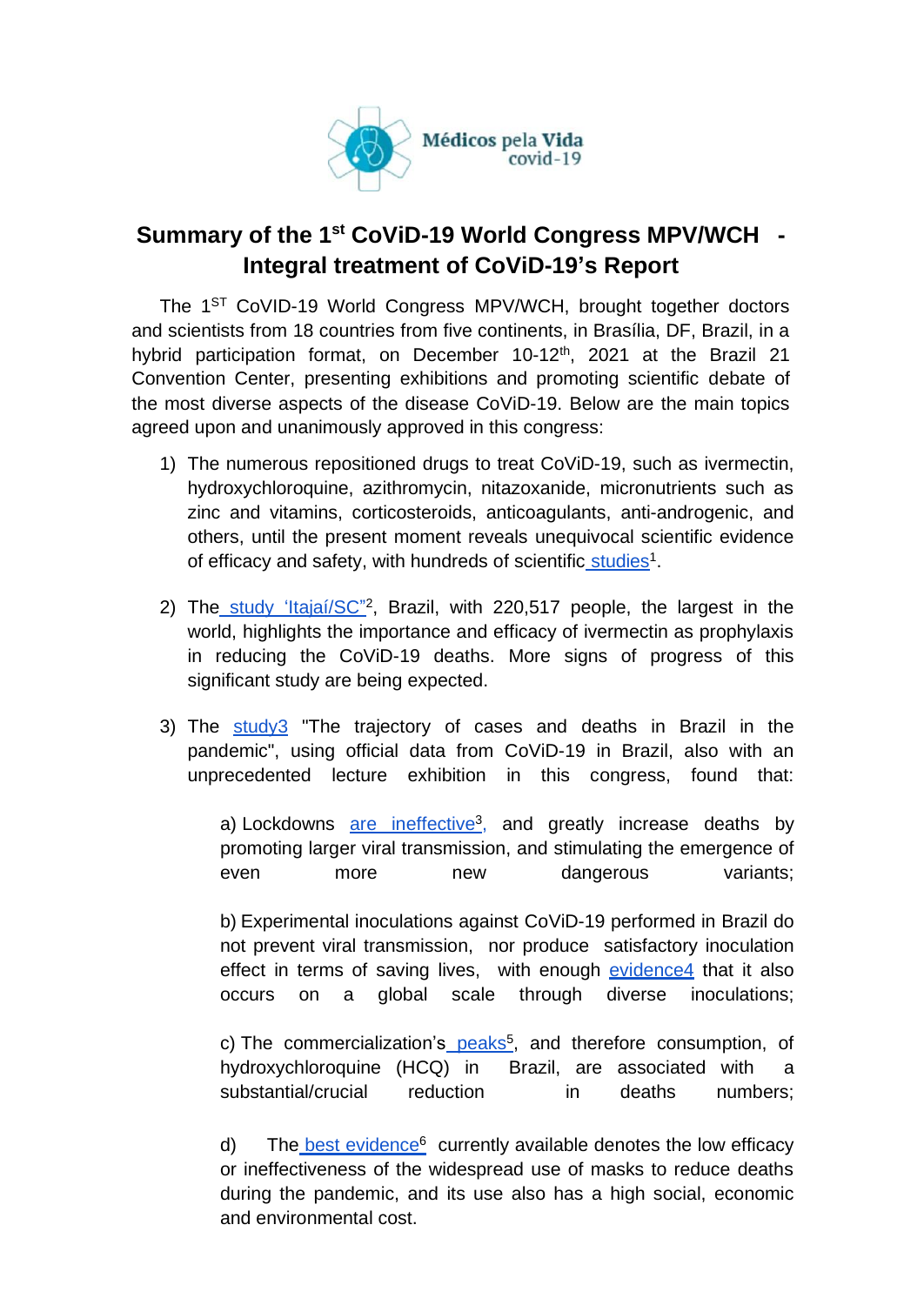- 4) A new concept of CoViD-19 was presented as a systemic disease, triggered by an immunogenic disorder of immunomodulation, with hyperinflammatory responses, whose etiology is diverse and may also be caused by SARS-CoV-2;
- 5) The updated version of the (MPV) *Doctors for Life's* [Brazilian CoViD-19](https://filiperafaeli.substack.com/p/ivermectina-estudo-feito-no-sus-demonstra)  [Treatment Protocol](https://filiperafaeli.substack.com/p/ivermectina-estudo-feito-no-sus-demonstra)<sup>z</sup>, also already published, covers all phases of the disease: prophylaxis, early home medical treatment, hospital treatment, treatment of CoViD-19 chronic disease, and the treatment of the postvaccinated disease;
- 6) CoViD-19 inoculations are all experimental for the short period of analysis. It does not fulfill the established scientific concept/criteria of vaccine, except CoronaVac. However, all CoViD-19 inoculations are unsafe as they are associated with many adverse effects8, including with very serious injury extent, as well as the more than 50,000 deaths reported worldwide. And, also is the known situation of underreporting on all vaccines reports platforms, such as the North American VAERS, these inoculations are pointless for controlling the CoViD-19 pandemic, not blocking9 the virus infection in a reasonable way or its transmission to third parties;
- 7) The health passport does not benefit<sup>10</sup> any public health purposes;
- 8) Home [prophylaxis and](https://ivmmeta.com/) early treatment1 with repositioned drugs (*offlabel*) are effective, save lives, and are actuality the rational recommendation at the moment;
- 9) Brazilian law, similar to what occurs [in other civilized nations](https://medicospelavidacovid19.com.br/documentos/direito-constitucional-a-vida-e-o-ato-medico/)<sup>11,</sup> does not allow legal bodies/agencies/institutions to interfere in the medical conduct to prevent or pre-enforce procedures or oblige what treatments, or which drugs a doctor can or should prescribe to a patient's treatment, either by CoViD-19 or by any other disease. The doctor is entirely independent and autonomous to decide according to their conscience and the patient's agreement.

Brasilia, December 12<sup>th</sup>, 2021.